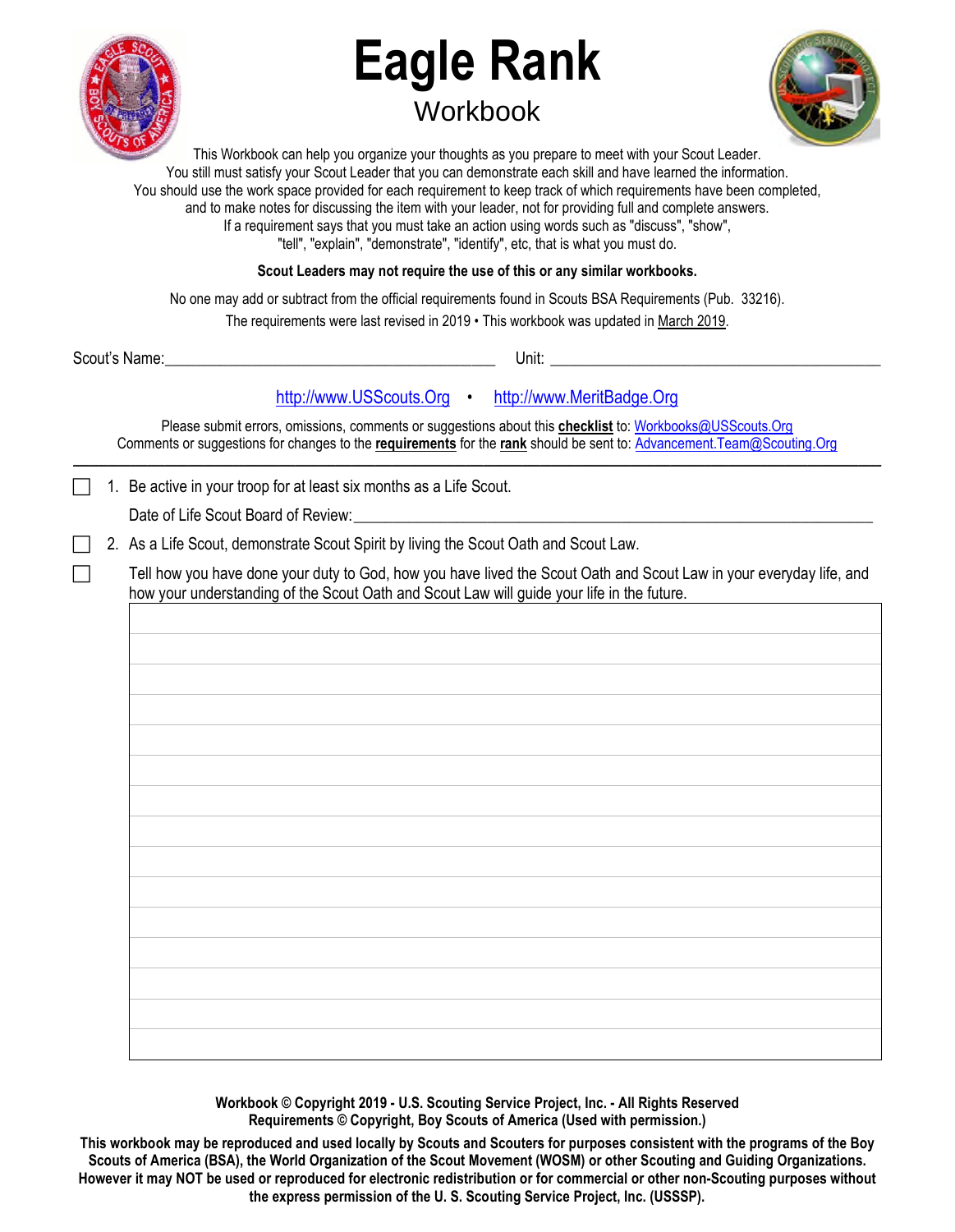| List on your Eagle Scout Rank Application the names of individuals who know you personally and would be willing to   |
|----------------------------------------------------------------------------------------------------------------------|
| provide a recommendation on your behalf, including parents/guardians, religious (if not affiliated with an organized |
| religion, then the parent or guardian provides this reference), educational, employer (if employed), and two other   |
| references.                                                                                                          |

|                              | Name                                                                                                                                                                                                                                                                                                                                                                                                                                                                             | Address |                                                                                                                                                                                                        | Telephone                                                | Email |  |  |
|------------------------------|----------------------------------------------------------------------------------------------------------------------------------------------------------------------------------------------------------------------------------------------------------------------------------------------------------------------------------------------------------------------------------------------------------------------------------------------------------------------------------|---------|--------------------------------------------------------------------------------------------------------------------------------------------------------------------------------------------------------|----------------------------------------------------------|-------|--|--|
| Parents/Guardians            |                                                                                                                                                                                                                                                                                                                                                                                                                                                                                  |         |                                                                                                                                                                                                        |                                                          |       |  |  |
| Religious                    |                                                                                                                                                                                                                                                                                                                                                                                                                                                                                  |         |                                                                                                                                                                                                        |                                                          |       |  |  |
| Educational                  |                                                                                                                                                                                                                                                                                                                                                                                                                                                                                  |         |                                                                                                                                                                                                        |                                                          |       |  |  |
| Employer (if any)            |                                                                                                                                                                                                                                                                                                                                                                                                                                                                                  |         |                                                                                                                                                                                                        |                                                          |       |  |  |
| Other                        |                                                                                                                                                                                                                                                                                                                                                                                                                                                                                  |         |                                                                                                                                                                                                        |                                                          |       |  |  |
| Other                        |                                                                                                                                                                                                                                                                                                                                                                                                                                                                                  |         |                                                                                                                                                                                                        |                                                          |       |  |  |
|                              | 3. Earn a total of 21 merit badges (10 more than required for the Life rank), including these 13 merit badges: (a) First Aid,<br>(b) Citizenship in the Community, (c) Citizenship in the Nation, (d) Citizenship in the World, (e) Communication, (f)<br>Cooking, (g) Personal Fitness, (h) Emergency Preparedness OR Lifesaving, (i) Environmental Science OR<br>Sustainability, (j) Personal Management, (k) Swimming OR Hiking OR Cycling, (l) Camping, and (m) Family Life. |         |                                                                                                                                                                                                        |                                                          |       |  |  |
| (a.) First Aid<br>1.         |                                                                                                                                                                                                                                                                                                                                                                                                                                                                                  |         |                                                                                                                                                                                                        |                                                          |       |  |  |
| 2.                           | (b.) Citizenship in the Community                                                                                                                                                                                                                                                                                                                                                                                                                                                |         |                                                                                                                                                                                                        |                                                          |       |  |  |
| 3.                           | (c.) Citizenship in the Nation                                                                                                                                                                                                                                                                                                                                                                                                                                                   |         |                                                                                                                                                                                                        |                                                          |       |  |  |
| 4.                           | (d.) Citizenship in the World                                                                                                                                                                                                                                                                                                                                                                                                                                                    |         |                                                                                                                                                                                                        |                                                          |       |  |  |
| (e.) Communication<br>5.     |                                                                                                                                                                                                                                                                                                                                                                                                                                                                                  |         |                                                                                                                                                                                                        |                                                          |       |  |  |
| {f.) Cooking<br>6.           |                                                                                                                                                                                                                                                                                                                                                                                                                                                                                  |         |                                                                                                                                                                                                        |                                                          |       |  |  |
| (g.) Personal Fitness<br>7.  |                                                                                                                                                                                                                                                                                                                                                                                                                                                                                  |         |                                                                                                                                                                                                        |                                                          |       |  |  |
| 8.                           | (h.) Emergency Preparedness OR                                                                                                                                                                                                                                                                                                                                                                                                                                                   |         |                                                                                                                                                                                                        |                                                          |       |  |  |
| Lifesaving                   |                                                                                                                                                                                                                                                                                                                                                                                                                                                                                  |         | You must choose only one of the merit badges listed in<br>categories h, I, and k. Any additional merit badge(s) earned in<br>those categories may be counted as one of your eight optional             |                                                          |       |  |  |
| 9.                           | (i.) Environmental Science OR                                                                                                                                                                                                                                                                                                                                                                                                                                                    |         |                                                                                                                                                                                                        |                                                          |       |  |  |
| Sustainability               |                                                                                                                                                                                                                                                                                                                                                                                                                                                                                  |         | merit badges used to make your total of 21                                                                                                                                                             |                                                          |       |  |  |
| 10. (j.) Personal Management |                                                                                                                                                                                                                                                                                                                                                                                                                                                                                  |         | In other words, If you have earned more than one of the<br>badges listed in items h, i, and/or k, choose one for the<br>entry in the first column and list the other badge(s) in the<br>second column, |                                                          |       |  |  |
| 11. (k.) Swimming OR         |                                                                                                                                                                                                                                                                                                                                                                                                                                                                                  |         |                                                                                                                                                                                                        |                                                          |       |  |  |
| Hiking OR                    |                                                                                                                                                                                                                                                                                                                                                                                                                                                                                  |         |                                                                                                                                                                                                        |                                                          |       |  |  |
| Cycling*                     |                                                                                                                                                                                                                                                                                                                                                                                                                                                                                  |         |                                                                                                                                                                                                        | Make sure all merit badges that you used for advancement |       |  |  |
| 12. (I.) Camping             |                                                                                                                                                                                                                                                                                                                                                                                                                                                                                  |         | to Star and Life are included in the 21 listed here.                                                                                                                                                   |                                                          |       |  |  |
| 13. (m.) Family Life         |                                                                                                                                                                                                                                                                                                                                                                                                                                                                                  |         |                                                                                                                                                                                                        |                                                          |       |  |  |

4. While a Life Scout, serve actively in your troop for six months in one or more of the following positions of responsibility.<sup>11</sup> *(List only those positions served after your Life board of review date.)*

- **Scout troop.** Patrol leader, assistant senior patrol leader, senior patrol leader, troop guide, Order of the Arrow troop representative, den chief, scribe, librarian, historian, quartermaster, junior assistant Scoutmaster, chaplain aide, instructor, webmaster, or outdoor ethics guide.<sup>9</sup>
- **Venturing crew.** President, vice president, secretary, treasurer, den chief, historian, guide, quartermaster, chaplain aide, or outdoor ethics guide.
- **Sea Scout ship.** Boatswain, boatswain's mate, purser, yeoman, storekeeper, crew leader, media specialist, specialist, den chief, or chaplain aide.
- **Lone Scout.** Leadership responsibility in your school, religious organization, club, or elsewhere in your community.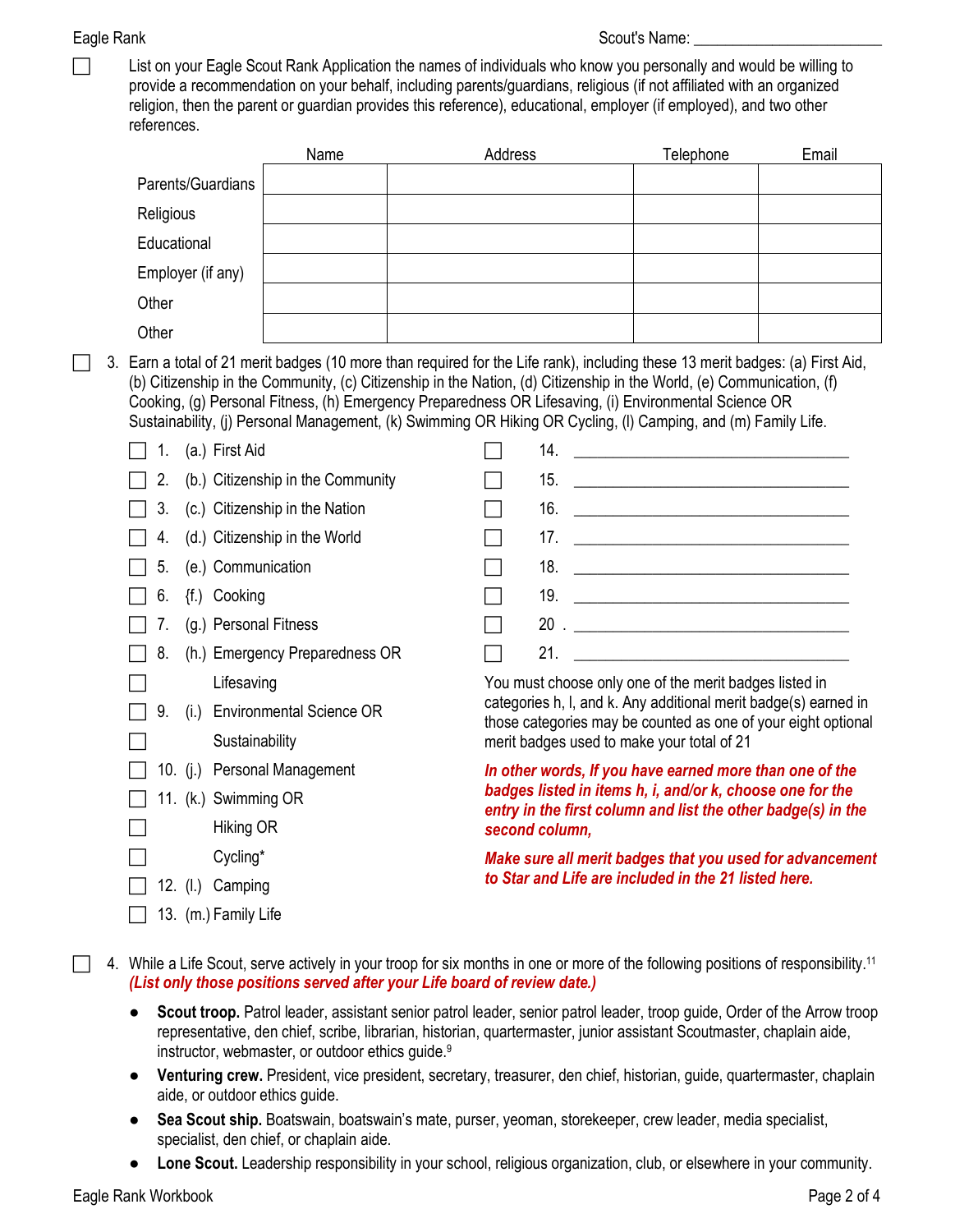| Position | From | T٥ | <b>Duration</b> |
|----------|------|----|-----------------|
|          |      |    |                 |
|          |      |    |                 |
|          |      |    |                 |
|          |      |    |                 |
|          |      |    |                 |

 5. While a Life Scout, plan, develop, and give leadership to others in a service project helpful to any religious institution, any school, or your community. (The project must benefit an organization other than the Boy Scouts of America.) A project proposal must be approved by the organization benefiting from the effort, your Scoutmaster and unit committee, and the council or district before you start. You must use th[e Eagle Scout Service Project Workbook,](http://www.scouting.org/scoutsource/BoyScouts/AdvancementandAwards/EagleWorkbookProcedures.aspx) BSA publication No. 512-927, in meeting this requirement. (To learn more about the Eagle Scout service project, see the *[Guide to](http://www.scouting.org/filestore/pdf/33088.pdf)  [Advancement,](http://www.scouting.org/filestore/pdf/33088.pdf)* topics 9.0.2.0 through 9.0.2.16.)

□ 6. While a Life Scout, participate in a Scoutmaster conference..

Date of Scoutmaster Conference:

In preparation for your board of review, prepare and attach to your Eagle Scout Rank Application a statement of your ambitions and life purpose and a listing of positions held in your religious institution, school, camp, community, or other organizations, during which you demonstrated leadership skills. Include honors and awards received during this service.

7. Successfully complete your board of review for the Eagle Scout rank.<sup>12</sup> (This requirement may be met after age 18, in accordance with Guide to Advancement topic 8.0.3.1.)<sup>13</sup>

### **NOTES:**

For Venturers working on Scouts BSA requirements, replace "troop" with "crew" and "Scoutmaster" with "Crew Advisor."

For Sea Scouts working on Scouts BSA requirements, replace "troop" with "ship" and "Scoutmaster" with "Skipper."

<sup>11</sup> Assistant patrol leader and bugler are not approved positions of responsibility for the Eagle Scout rank. Likewise, a Scoutmaster-approved leadership project shall not be used in lieu of serving in a position of responsibility.

## <sup>12</sup> **APPEALS AND EXTENSIONS**

If a Scout believes all requirements for the Eagle Scout rank have been completed but a board of review is denied, the Scout may request a board of review under disputed circumstances in accordance with *Guide to Advancement* topic 8.0.3.2.

If the board of review does not approve the Scout's advancement, the decision may be appealed in accordance with *Guide to Advancement* topic 8.0.4.0.

A Scout who foresees that, due to no fault or choice of their own, it will not be possble to complete the Eagle Scout rank requirements before age 18, may apply for a limited time extension in accordance with *Guide to Advancement* topic 9.0.4.0. These are rarely granted, and reserved only for work on Eagle.

### **<sup>13</sup>AGE REQUIREMENT ELIGIBILITY**

Merit badges, badges of rank, and Eagle Palms may be earned by a registered Scout or a qualified Venturer or Sea Scout. Scouts may earn these awards until their 18th birthday. Any Venturer or Sea Scout who achieved the First Class rank as a Scout in a troop or as a Lone Scoutmay continue working up to their 18<sup>th</sup> birthday toward the Star, Life, and Eagle Scout ranks and Eagle Palms.

An Eagle Scout board of review may occur, without special approval, within three months after the 18th birthday. Local councils must preapprove those held three to six months afterward. To initiate approval, the candidate, the candidatr's parent or guardian, the unit leader, or a unit committee member attaches to the application a statement explaining the delay. **Consult the** *Guide to Advancement,* **topic 8.0.3.1, in the case where a board of review is to be conducted more than six months after a candidate's 18th birthday.**